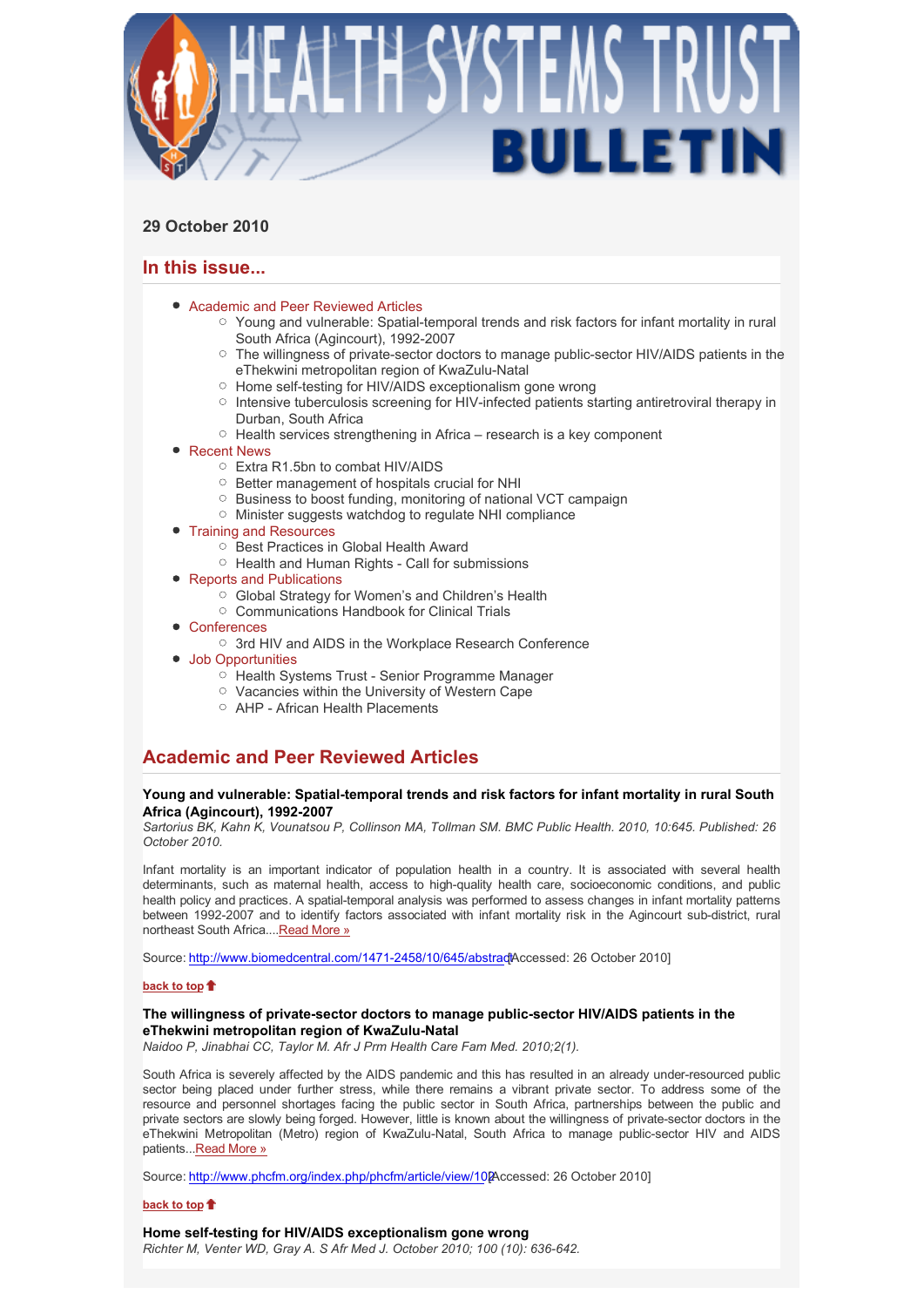Self-tests for HIV in South Africa are currently unregulated. Gaps in law and policy have created a legal loophole where such tests could effectively be sold in supermarkets, but not in pharmacies. At the same time, South Africa lacks an effective regulating mechanism for diagnostic tests, which brings the quality and reliability of all self-tests into question. The authors argue for greater access to, and availability of, quality HIV self-tests. This strategy will encourage regular HIV testing, allay fears about stigma and confidentiality when testing in public facilities, and decrease the costs associated with traditional voluntary counselling and testing, and is likely to lead to earlier diagnosis and treatment of HIV....Read More »

Source: http://www.samj.org.za/index.php/samj/article/viewFile/4198/295 [Accessed: 26 October 2010]

#### **back to top**

## **Intensive tuberculosis screening for HIV-infected patients starting antiretroviral therapy in Durban, South Africa.**

*Bassett IV, Wang B, Chetty S, Giddy J, Losina E, Mazibuko M, et al. Clin Infect Dis. 2010; 1;51(7):823-9.* 

The World Health Organization recommends cough as the trigger for tuberculosis screening in human immunodeficiency virus - infected patients, with acid-fast bacillus smear as the initial diagnostic test. Our objective was to assess the yield and cost of a more intensive tuberculosis screening in HIV-infected patients starting antiretroviral therapy in Durban, South Africa....Read More »

Source: http://www.ncbi.nlm.nih.gov/pubmed/20735240 Accessed: 27 October 2010]

#### **back to top**

#### **Health services strengthening in Africa – research is a key component**

*Jaffar S, Lazarus JV, Onyebujoh P, Chakaya J, Garrib A, Mwaba P, et al. Trop Med Int Health. 2010; 15: 1270-1273..* 

Sub-Saharan Africa faces huge challenges in tackling high burden diseases. It has the weakest health systems and the highest disease burden. Given current resource constraints, there is an urgent need to invest more in research to maximise the impact of health interventions. A vastly improved evidence base is needed on how to implement and scale-up interventions of proven efficacy and how to deliver health services more effectively within the current infrastructure, i.e. to optimise existing health service delivery..... Read More »

Source: http://onlinelibrary.wiley.com/doi/10.1111/j.1365-3156.2010.02626.x/pdf

**back to top**

## **Recent News**

#### **Extra R1.5bn to combat HIV/AIDS**

*South Africa.info. Published: 27 October 2010*

South Africa is to spend an extra R1.5-billion on HIV/Aids prevention programmes over the next three years, says Finance Minister Pravin Gordhan. R100-million of this will be spent this year, bringing the total HIV/Aids and sexually transmitted diseases budget for 2010/11 to R6.6-billion. Presenting his medium-term budget policy statement to Parliament in Cape Town, Gordhan said the State's free antiretroviral programmes was adding around 300 000 new entrants each year, and that this was expected to increase to 400 000 new entrants a year over the next three years... Read More »

Source: http://www.southafrica.info/about/health/minibudget2010c.htm

### **back to top**

#### **Better management of hospitals crucial for NHI**

*Health-e. Published: 22 October 2010.*

The Junior Doctors Association of South Africa argues that the ills that afflict the country's public health system are largely the result of poor management. With the National Health Insurance scheme, the quality of people appointed to manage hospitals will determine the success or failure of the system.... Read More »

Source: http://www.health-e.org.za/news/article.php?uid=20032985Accessed: 26 October 2010]

#### **back to top**

#### **Business to boost funding, monitoring of national VCT campaign**

*PlusNews. 19 October 2010.*

South African business leaders have banded together to introduce new ways to finance and monitor the world's most ambitious national HIV testing campaign. Since the April 2010 launch of the campaign, which aims to test 15 million people over 12 months, about 2.8 million people have answered the call to be tested for HIV. In response to the call for better monitoring and evaluation (M&E), the South African Business Coalition on HIV/AIDS (SABCOHA) has launched an online reporting tool, Bizwell, geared at private sector providers of voluntary HIV testing and counselling (VCT) services.....Read More »

Source: http://www.plusnews.org/Report.aspx?ReportId=90818Accessed: 28 October 2010]

#### **back to top**

#### **Minister suggests watchdog to regulate NHI compliance**

*Health-e. Published: 18 October 2010.*

Health Minister, Dr Aaron Motsoaledi, says he plans to appoint a regulatory body that will ensure that hospitals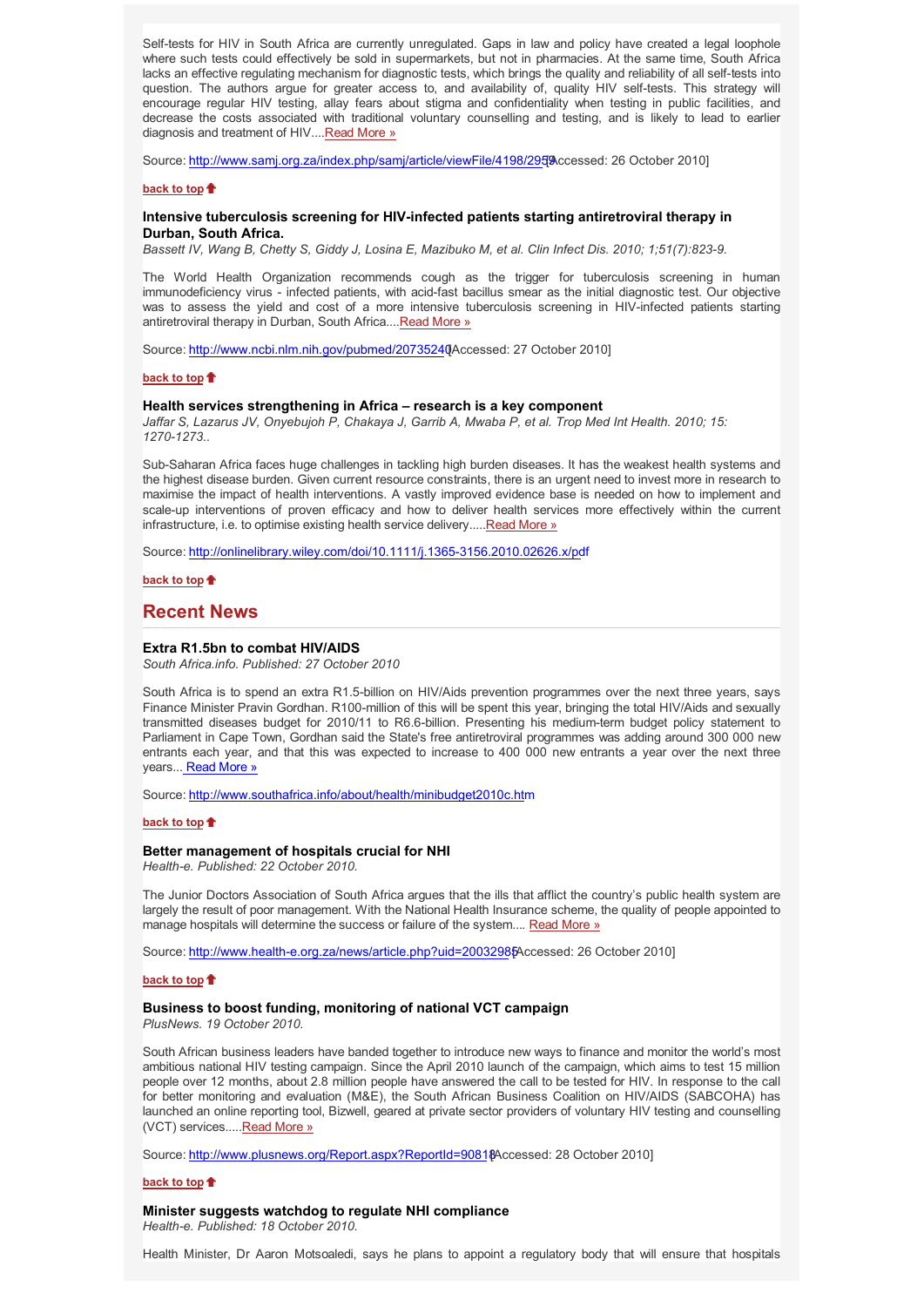comply with set requirements to be accredited as suitable facilities under the proposed National Health Insurance system. Minister, Dr Aaron Motsoaledi, says he envisages a system where hospitals will have to pass a number of tests before they can be passed as being ready to provide services under the National Health Insurance system. He says this can be done through the appointment of a standards regulatory body to monitor that hospitals satisfy criteria that has been set as requirements for NHI approval...Read More »

Source: http://www.health-e.org.za/news/article.php?uid=20032976 Accessed: 26 October 2010]

#### **back to top**

## **Training and Resources**

### **Best Practices in Global Health Award**

*Closing Date: 15 February 2011*

The Best Practices in Global Health Award is given annually by the Global Health Council to celebrate and highlight the efforts of a public health practitioner or organisation dedicated to improving the health of disadvantaged and disenfranchised populations, and to recognise the programmes that effectively demonstrate the link between health, poverty, and development. The person or organisation selected for this award must be able to demonstrate the success of the programme(s) and measurable results in the field, as well as possess the ability and expertise to share, inspire, and extend best practices for improving health.

For more information and to submit entries: http://www.ngopulse.org/opportunity/best-practices-global-health-award-0

#### **back to top**

#### **Health and Human Rights - Call for submissions**

Disasters, such as earthquakes, floods, civil war, and other sudden large-scale calamities often trigger health crises and can result in responses that compromise and even devalue the fulfillment of human rights. For this issue, we invite submissions that explore the human rights and health aspects of disaster relief preparation, management, and outcomes..

For more information:http://www.hhrjournal.org/submissions.php

**back to top**

## **Reports and Publications**

# **Global Strategy for Women's and Children's Health**

*United Nations*

The "Global Strategy for Women's and Children's Health" sets out the key areas where action is urgently required to enhance financing, strengthen policy and improve service delivery. These include: support to country-led health plans, supported by and life-saving interventions – so women and their children can access prevention, treatment and care when and where they need it; stronger health systems, with sufficient skilled health workers at their core and innovative approaches to financing, product development and the efficient delivery of health services Llick Here for Full Report »

Source: http://www.un.org/sg/hf/Global\_StategyEN.pdfApproximately: 507 KB)

#### **back to top**

### **Communications Handbook for Clinical Trials**

*Family Health International*

This handbook is designed to serve the needs of anyone who conducts, plans, or implements clinical trials especially trials that evaluate new drugs or interventions in a community setting. We want to make your job easier, whether you are a researcher, a study co-ordinator, or a communications professional. Writing this handbook, we have prioritised the needs and perspectives of individuals operating at a site level, those actually living and working in the community where the trial is conducted. The handbook will also be useful to people who provide communications support at the trial network or headquarters level. In addition, public health advocates and other partners planning to work or currently working with clinical trials may also find the handbook valuable. Click Here for Full Report »

Source: http://www.mmci-communications.org/resources/communications-handbook-for-clinical-trial新ee download)

**back to top**

## **Conferences**

### **3rd HIV and AIDS in the Workplace Research Conference**

*9-11 November 2010, Gallagher Estate, Midrand URL: http://www.sabcoha.org/conference/index.php?option=com\_frontpage&Itemid=1*

The conference, which has already received huge interest from beyond South Africa's borders, will, for the first time, reflect on the intersection of workplace HIV responses, academic research and surveillance, with a particular focus on strengthening prevention interventions in the fight against HIV and AIDS in Africa and linking prevention research to workplace practice..

**back to top**